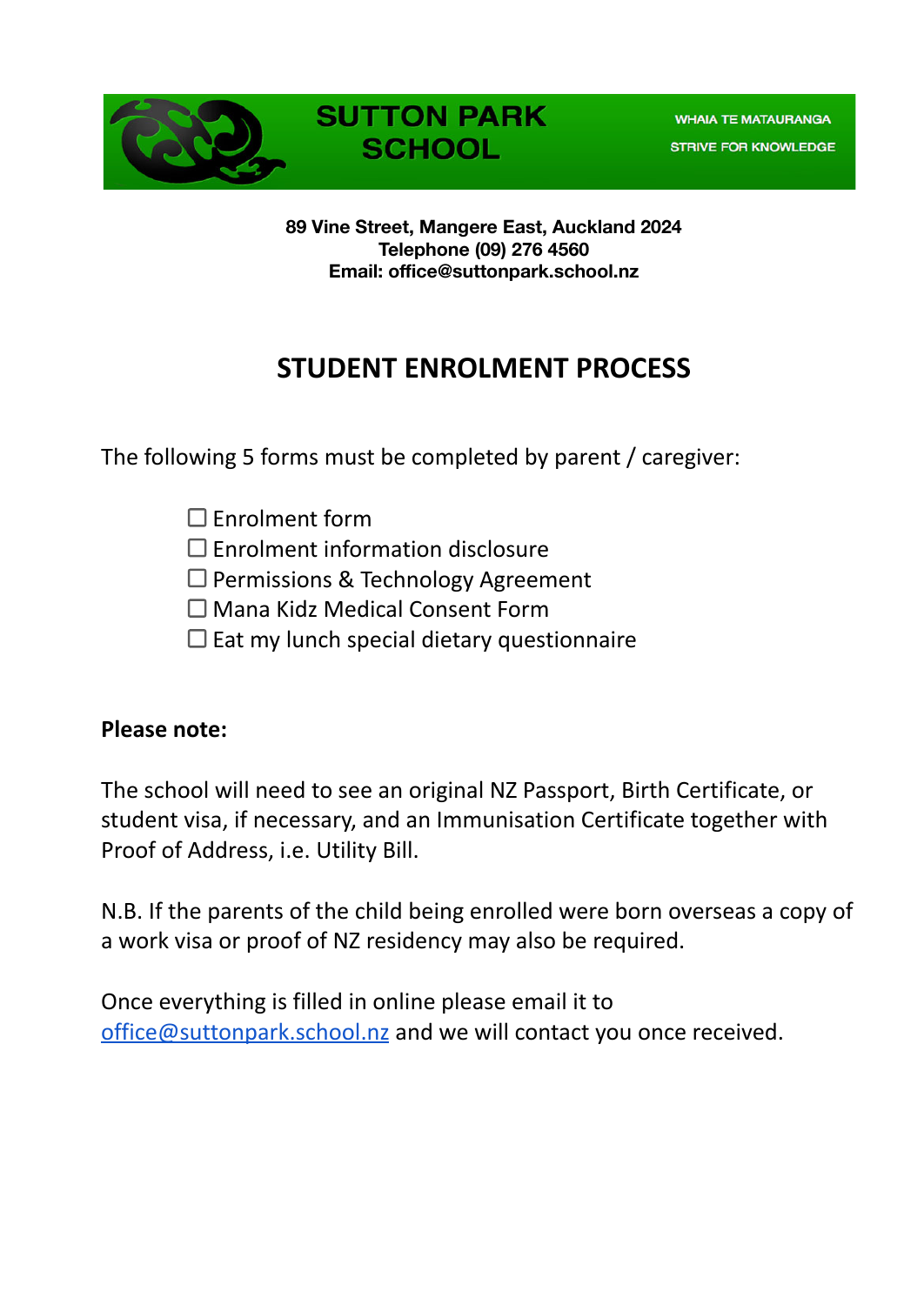

# **SUTTON PARK SCHOOL**

| <b>STUDENT DETAILS</b>                                                                                                              |                     |                                                                     |                                                       |                  |  |
|-------------------------------------------------------------------------------------------------------------------------------------|---------------------|---------------------------------------------------------------------|-------------------------------------------------------|------------------|--|
| Family Name:                                                                                                                        | <b>First Names:</b> |                                                                     | ⊔<br>Male                                             |                  |  |
|                                                                                                                                     | Preferred Name:     |                                                                     |                                                       | $\square$ Female |  |
| Address:                                                                                                                            |                     |                                                                     | Post Code:                                            |                  |  |
| Home Phone No:                                                                                                                      | Date of birth:      |                                                                     | Ethnic Group 1:<br>Ethnic Group 2:<br>Ethnic Group 3: |                  |  |
| If NZ Maori<br>Iwi $1$ :                                                                                                            | Iwi 2:              |                                                                     | Iwi $3$ :                                             |                  |  |
| Country of                                                                                                                          | First               |                                                                     | Other spoken                                          |                  |  |
| School currently attending<br>Or last attended:                                                                                     | Birth:<br>Language: |                                                                     | Languages:<br>Year level:                             |                  |  |
| Family doctor's name:                                                                                                               |                     |                                                                     | Doctors Phone:                                        |                  |  |
| Class preferred: Tongan Bilingual $\Box$<br>Rumaki Reo (full immersion) □<br>Samoan Bilingual $\square$<br>English Speaking class □ |                     |                                                                     |                                                       |                  |  |
| Any medical conditions/special needs/learning difficulties we should know about?                                                    |                     |                                                                     |                                                       |                  |  |
| Allergies?<br>Medications?<br>Do you consent to having your child's vision and hearing tested? Yes / No                             |                     |                                                                     |                                                       |                  |  |
| Prior Participation in Early Childhood Education: (Please circle)                                                                   |                     |                                                                     |                                                       |                  |  |
| Kindergarten<br>Playcentre                                                                                                          | Home based          | Kohanga Reo                                                         | Playgroup                                             |                  |  |
| Name of organisation attended:<br>How many years attended at Early Childhood Education: _                                           |                     |                                                                     |                                                       | Hours per week:  |  |
| For non - New Zealand residents only                                                                                                |                     |                                                                     |                                                       |                  |  |
| Document                                                                                                                            |                     |                                                                     |                                                       |                  |  |
| Type of Immigration Permit: (e.g. Permanent residence, Parent Work Permit, Student Visa, Visitor's Visa)                            |                     |                                                                     |                                                       |                  |  |
| <b>PARENT / CAREGIVER DETAILS</b>                                                                                                   |                     |                                                                     |                                                       |                  |  |
| Primary Caregiver Name: Mr / Mrs / Ms / Ms / Dr<br>(First name & Surname)                                                           |                     | Secondary Caregiver Name: Mr/Mrs/Ms/Ms/Dr<br>(First name & Surname) |                                                       |                  |  |
| Relationship to child:                                                                                                              | Ethnicity:          |                                                                     | Relationship to child:                                | Ethnicity:       |  |
| Address:                                                                                                                            |                     | Address:                                                            |                                                       |                  |  |
| Home phone number:                                                                                                                  |                     | Home phone number:                                                  |                                                       |                  |  |
| Email address:                                                                                                                      |                     | Email address:                                                      |                                                       |                  |  |
| Occupation/ Place of work:                                                                                                          |                     | Occupation/ Place of work:                                          |                                                       |                  |  |
| Work phone number:                                                                                                                  |                     | Work phone number:                                                  |                                                       |                  |  |
| Mobile phone number:                                                                                                                |                     | Mobile phone number:                                                |                                                       |                  |  |
| Does child live with both parents?<br>Yes $/$<br>No                                                                                 |                     | If no, state who child lives with:                                  |                                                       |                  |  |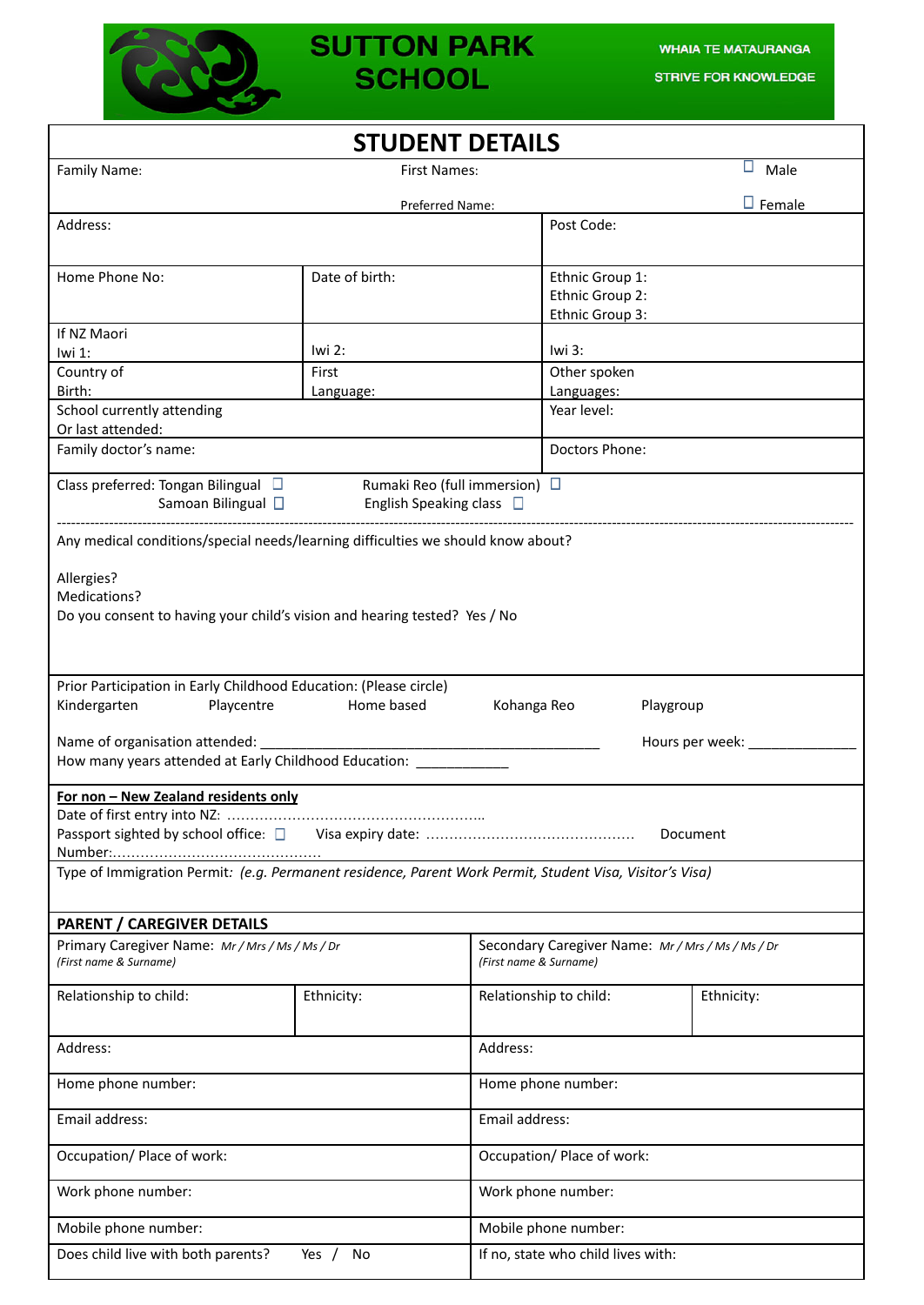Do both parents have access to child? Yes / No *(Legal documentation is required to support any access/custody arrangements)* **Emergency contacts:** Please provide **2** emergency contacts who are **not** parents/caregivers.

1. Emergency name and phone number:  $\blacksquare$  Relationship to child:

2. Emergency name and phone number:  $\blacksquare$  Relationship to child:

#### **ENROLMENT CHECKLIST:**

For enrolments the school needs to establish the student's correct name, address and date of birth and eligibility to enrol legally. Please ensure you provide the following:

- 1. Copy of current electricity **or** phone **or** sky account **or** tenancy agreement etc. is attached.
- 2. Copy of the student's birth certificate *0r* passport
- 3. Date of first entry into New Zealand completed and if the child is on a visa, a copy of this document is attached.
- 4. Immunisation information completed and copy attached.
- 5. Medical form is completed and attached.
- 6. Sutton Park School Permissions and Technology Agreement form completed and attached.
- 7. Enrolment Information Disclosure Declaration signed below. Order a New Zealand Birth Certificate online: <https://www.certificates.services.govt.nz/>

**NB: APPLICATION CANNOT BE ACCEPTED UNLESS ALL DOCUMENTATION HAVE BEEN SUPPLIED**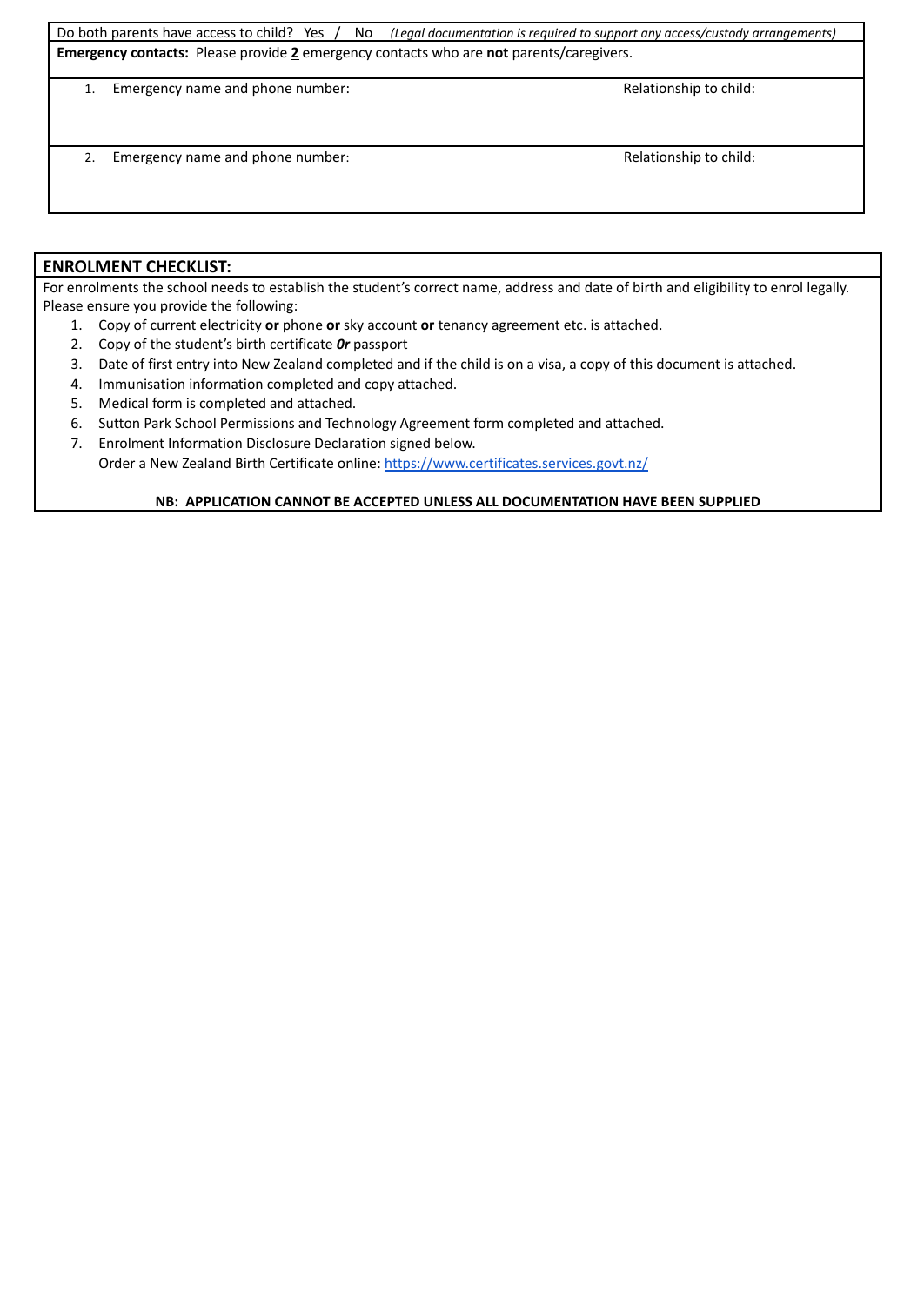### **ENROLMENT INFORMATION DISCLOSURE**

The information set out on the Application for Enrolment form relating to prospective students is requested because the school needs to know certain matters about applicants for administrative and educational purposes. This information is subject to certain protections under the Privacy Act 1993 and the school will only use this personal information for these administrative and educational purposes.

*PRIVACY STATEMENT: The information collected will be used by the school for enrolment and forms an* essential part of the information held by the school on your child. The records made from this information may *be viewed on request at the school. The information collected may be disclosed to appropriate education, health and welfare authorities and for data-gathering purposes by the NZ Ministry of Education in accordance* with the principles of the Privacy Act. It will not be disclosed to any other person or agency unless such *disclosure is authorized or required by law.*

PARENTS APPROVALS: I agree that the school will take action on my behalf in case of sudden illness or injury. I give permission for the school to publish original work produced by my child on the school website or social media in accordance with the school's policy. I agree to abide by school policies. I agree that the school may *forward my child's name and address to potential secondary schools.*

Please note that this is an application for enrollment only. Applications will be accepted according to Ministry of Education guidelines.

- 1. Students and parents of Sutton Park School are expected to follow the school rules and adhere to school policy.
- 2. All students are expected to wear the correct school uniform at all times.
- 3. Working in an online environment is an integral part of student learning at Sutton Park School. While the school will do its best to restrict access to inappropriate websites, the student must take responsibility for, and abide by the school's Technology Agreement.
- 4. All students are required to arrive at school on time for school at 9:00 a.m. Any absence is to be notified by the parent/caregiver by ringing, texting or emailing the school office as early as possible.
- 5. While due care is exercised the school cannot accept liability for personal injury, loss or damage to student's property.
- 6. In signing this application for enrollment, I understand that the information in this application is true and correct.

#### DECLARATION

| the above. |  |
|------------|--|

Signed ………………………………………………………………… Date ………………………………………………

| Office use only: | Teacher: |                  |
|------------------|----------|------------------|
| Year:<br>Date:   | Room:    | <b>Admission</b> |
|                  |          |                  |